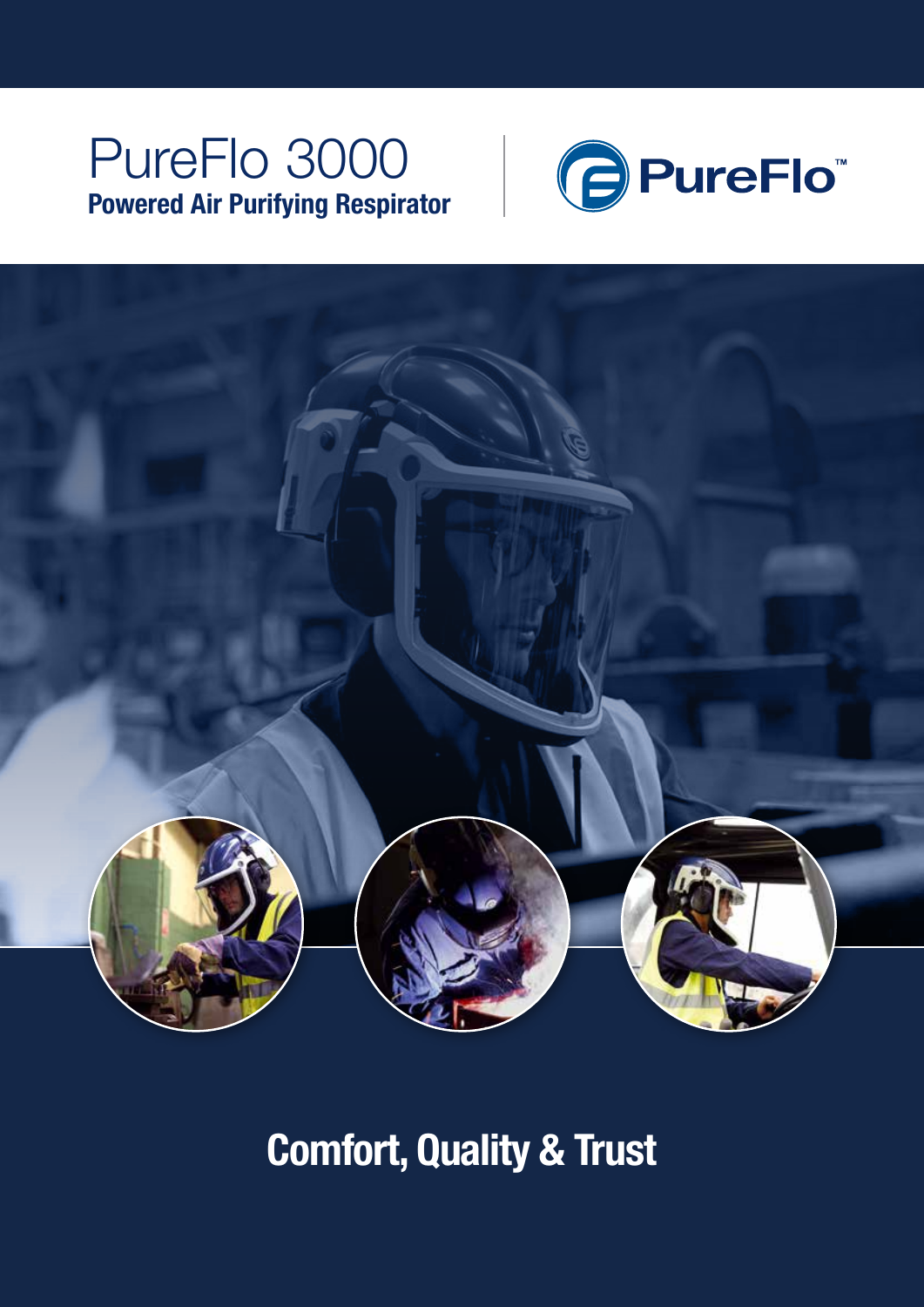# PureFlo® Industrial Respirators Comfort, Quality & Trust

Gentex Europe is a UK manufacturer with over 100 years' experience in the production of head, face, and respiratory protection for industrial, military, and public order environments.

Our brand is synonymous with providing optimum levels of protection for personnel working in hazardous situations.

PureFlo industrial respirators are among the highestperforming and most cost effective protective systems available on the market today. Proven and used throughout the world in a wide variety of heavy and light duty industries, and by numerous multinational organisations, our wide range of PureFlo industrial respirators can be configured to match your exact needs.





### Introducing the PureFlo 3000 Powered Air Purifying Respirator

The new PureFlo 3000 is an innovative powered respirator providing a unique all-in-one respiratory, head, face, eye and hearing protection solution.

The PureFlo 3000 provides integrated protection for users with an unrivalled level of comfort:

- No trailing leads, hoses, or cables provides improved safety (no "snagging").
- **No belt mounted blower unit** required thereby improving user comfort. Ideal for use with a range of protective workwear.
- **Available** for industrial, pharmaceutical and welding applications.
- **No requirement for face fit testing** and can be used safely with beards and/or prescription spectacles.
- Well balanced modern design.
- High efficiency particulate filter, gives excellent levels of respiratory protection.
- Excellent optical vision, for safety and comfort.
- **Comfortable fit** for prolonged use with fully adjustable head harness.
- **Robust**, quick release attachment and removal of the face and head seals.
- **Compatible** with Gentex branded ear defenders.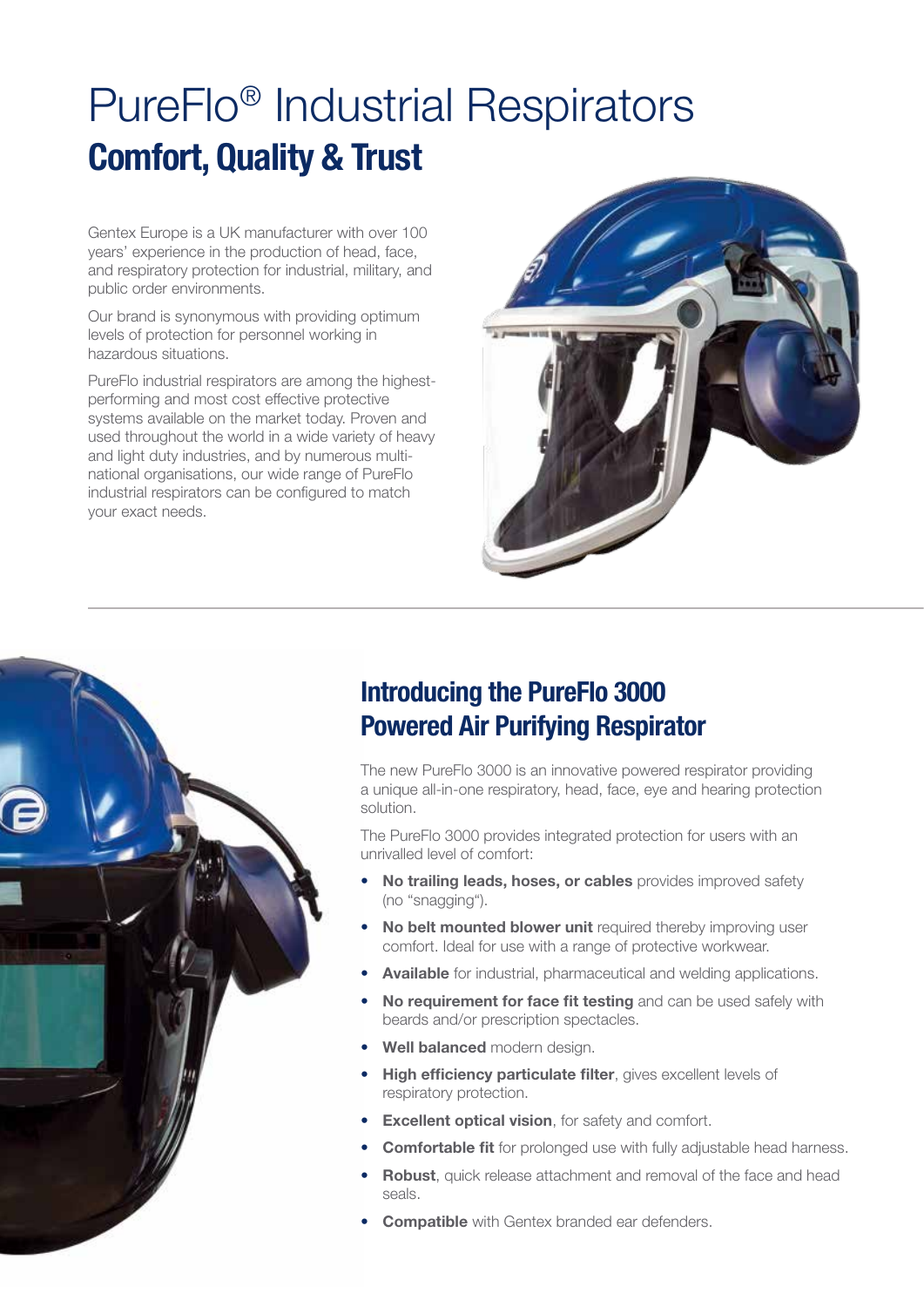

#### APPROVALS

Subject to approval from notified body and which is currently in progress.

| <b>Respiratory Protection</b>   | EN 12941:1998+A2:2008 Protection Level TH3                                                                                                        |
|---------------------------------|---------------------------------------------------------------------------------------------------------------------------------------------------|
| Eye/Face Protection             | EN 166:2002 "K" Marking Resistant to surface damage<br>EN 166:2002 High impact Markings 3, 9<br>EN 169:2002; EN 379:2003 + A1:2009<br>EN 175:1997 |
| <b>Head Protection</b>          | EN 397:2012+A1:2012 (Hard Hat)                                                                                                                    |
| <b>Environmental Protection</b> | IP54 (In Use) IPX6 (Cleaning)<br>IEC 60509:1989                                                                                                   |
| <b>Protection Factor</b>        | Assigned Protection Factor (APF) - 40<br>Nominal Protection Factor (NPF) - 500                                                                    |

### PRODUCT OPTIONS

The PureFlo 3000 is available to meet the specific requirements of your application, with a range of head tops, filters and accessory options available.